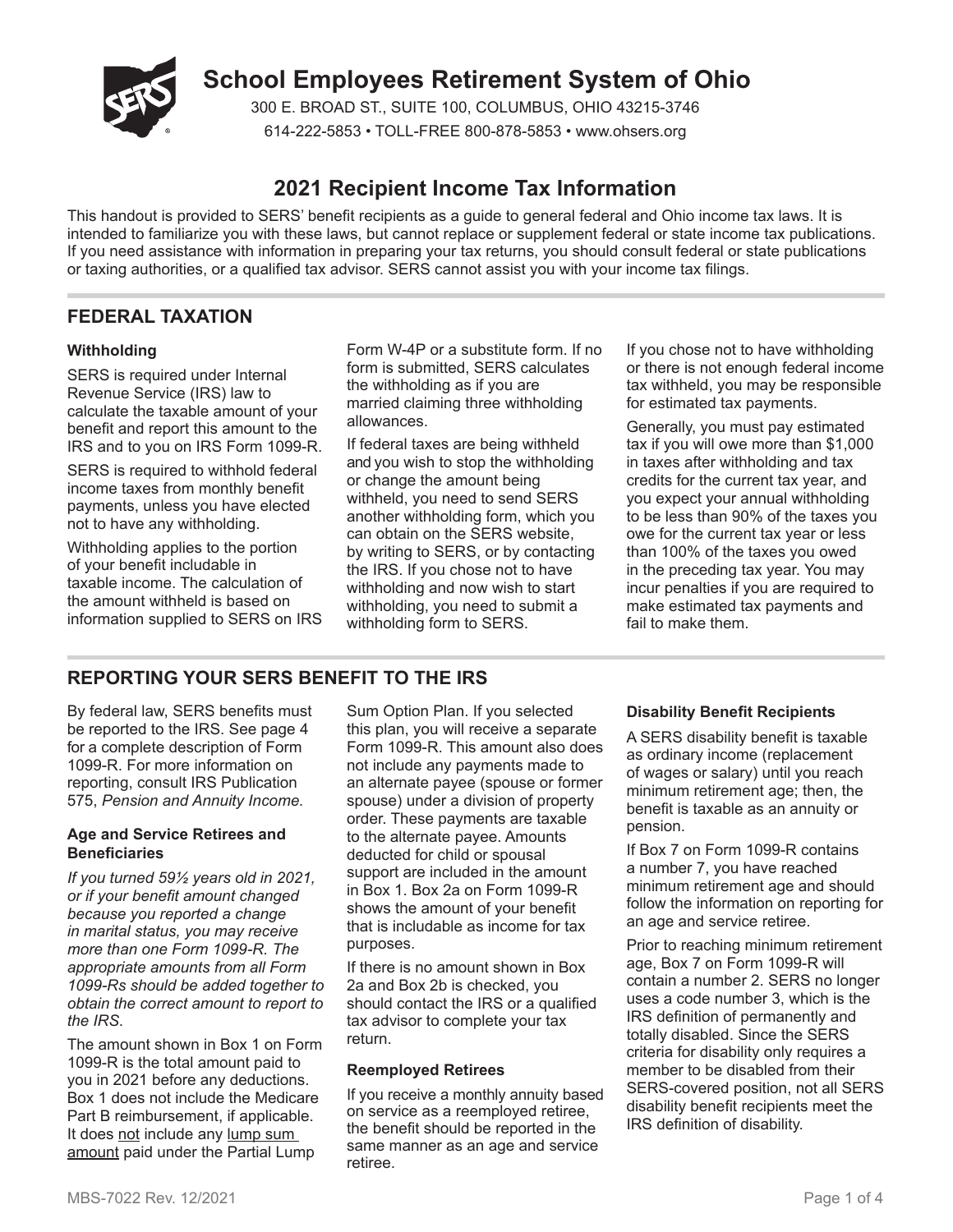If you meet the IRS definition of permanently and totally disabled, you may be eligible to file IRS Schedule R *(Credit for the Elderly or the Disabled)* with your federal tax return. Consult IRS Publication 524, *Credit for the Elderly or the Disabled,* or a qualified tax advisor if you think you may be eligible for this credit.

If you met the minimum retirement age during 2021, you will receive one form with Distribution Code 2, and one form with a Distribution Code of 7.

#### **Survivor Benefit Recipients**

If you received a monthly benefit because of the death of a SERS member before retirement, the benefit should be reported in the same manner as an age and service retiree.

#### **Alternate Payees**

If you are a spouse or former spouse of a SERS benefit recipient and received payments as the result of a court division of property order, you should report these payments in the same manner as an age and service retiree. Consult IRS Publication 504, *Divorced or Separated Individuals,* or a qualified tax advisor for more information.

# **REPORTING YOUR SERS BENEFIT TO STATE AND LOCAL AUTHORITIES**

Your SERS benefit may be subject to state and/or local income taxes.

Please consult the appropriate tax department where you live. The following information applies only to full- and part-time residents of Ohio.

### **Ohio Income Tax**

The SERS retirement benefit includable in your federal adjusted gross income is taxable income for Ohio income tax purposes. A retirement tax credit is available for this amount and varies depending on the amount of your retirement benefits. Refer to the Ohio Individual Tax Return (Form IT-1040, Schedule of Credits) and Instructions for more information.

If you are 65 or older before Jan. 1, 2021, you are allowed one additional \$50 senior citizen credit on your taxes. Refer to Form IT-1040, Schedule of Credits.

If you receive SERS' survivor benefits due to the death of a member, or if you receive disability benefits, you may be able to deduct these amounts from your income. The disability must be permanent or presumed to be permanent and make you unable to work in jobs for which you are otherwise qualified. The deduction cannot be taken for benefits that qualify as retirement payments. You should consult the Ohio Department of Taxation or a qualified tax advisor if you believe you may be eligible for this deduction.

You may have state of Ohio income tax withheld from your monthly benefit if you wish. There is no

mandatory withholding. You can request withholding by completing a form which you can obtain from SERS. On the form you must state the monthly amount to be withheld. You can determine this amount by estimating your tax liability, including any tax deductions, additions, or credits for which you qualify.

### **Ohio School District Income Tax**

SERS benefits are subject to local school district income taxes in Ohio. You are responsible for payment of these taxes if the school district in which you reside has an income tax. SERS cannot withhold this tax from your benefit.

Refer to Ohio School District Income Tax Return (Form SD100) and Instructions for more information.

# **REPORTING YOUR SERS PARTIAL LUMP SUM TO THE IRS**

If you received a partial lump sum in 2021, please read the following information about reporting it to the IRS and the state of Ohio.

#### **• If a lump sum amount was paid directly to you, the following information is applicable:**

**If you transferred the payment to an eligible retirement plan or an Individual Retirement Account (IRA) within 60 days of receiving it, please consult the IRS or a qualified tax advisor for more information.**

#### **Age and Service Retirees and Beneficiaries**

The amount shown in Box 1 on the Form 1099-R is the total lump sum amount paid under the Partial Lump Sum Option to you in 2021 before

any deductions. It does not include any monthly retirement benefits paid to you; you will receive a separate Form 1099-R for this payment. This amount also does not include any payments made to an alternate payee (spouse or former spouse) under a division of property order. These payments are taxable to the alternate payee.

Amounts deducted for child or spousal support are included in the amount in Box 1. Box 2a on Form 1099-R shows the amount of your benefit that is includable as income for tax purposes.

### **Survivor Benefit Recipients**

If you received the lump sum benefit because of the death of a SERS member before retirement, the

payment should be reported in the same manner as an age and service retiree.

### **Alternate Payees**

If you are a spouse or former spouse of a SERS benefit recipient and received a payment as the result of a court division of property order, you should report this payment in the same manner as an age and service retiree. Consult IRS Publication 504, *Divorced or Separated Individuals,*  or a qualified tax advisor for more information.

**• If SERS transferred a lump sum amount to another eligible retirement plan or an Individual Retirement Account (IRA), the following information is applicable:**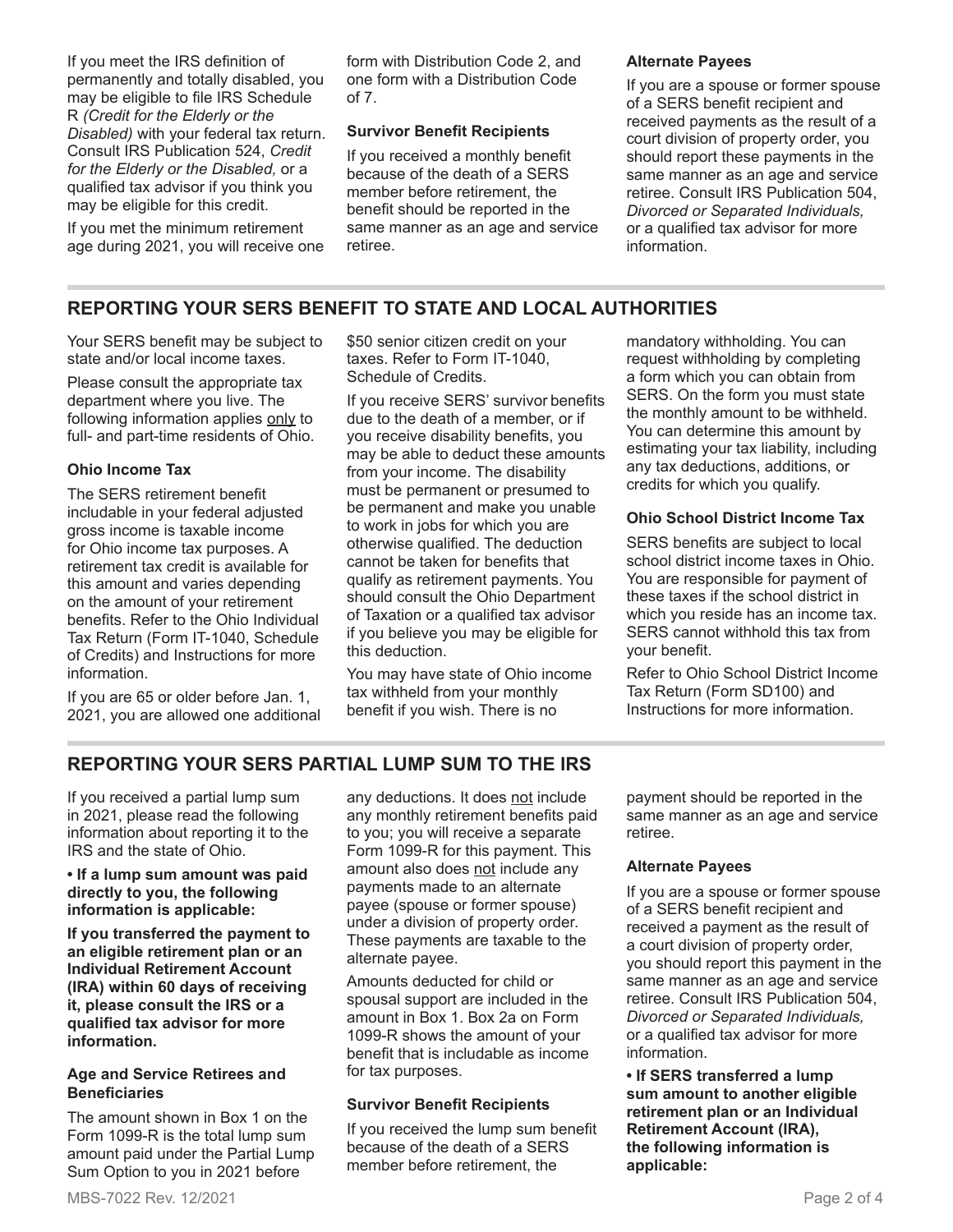#### **Age and Service Retirees and Beneficiaries**

The amount transferred is not taxable income to you. You need to report receiving it but you do not need to report it as taxable until you take a distribution from the new plan or IRA.

#### **Survivor Benefit Recipients**

The amount transferred is not taxable income to you. The payment should be reported in the same manner as an age and service retiree.

#### **Alternate Payees**

The amount transferred is not taxable income to you. You need to report receiving it, but you do not need to report it as taxable until you take a distribution from the new plan or IRA.

# **REPORTING YOUR SERS PARTIAL LUMP SUM TO STATE AND LOCAL AUTHORITIES**

Your SERS partial lump sum payment may be subject to state and/ or local income taxes. Please consult the appropriate tax department where you live. The following information applies only to full- and part-time residents of Ohio.

### **Ohio Income Tax**

The SERS lump sum amount includable in your federal adjusted gross income is taxable income for Ohio income tax purposes. A retirement tax credit is available on this amount, and varies depending

on the combined amount of your lump sum and recurring retirement benefits. Refer to the Ohio Individual Tax Return (Form IT-1040, Schedule of Credits) and Instructions for more information.

# **REPORTING HEALTH CARE COVERAGE**

#### **SERS Health Care Coverage**

SERS' group health plans meet the requirements for minimum essential coverage; however, the optional vision and dental plans as well as the SERS Marketplace Wraparound HRA do not.

If you, your spouse, or your dependents had group health care coverage through a SERS non-Medicare plan in 2021, you will receive a separate Form 1095-B, Health Coverage, indicating each month of coverage.

If you were enrolled in the SERS Marketplace Wraparound HRA, you will not receive a 1095-B. You will receive a 1095-A from your

Marketplace plan.

Medicare plan participants will not receive the 1095-B.

For more information, go the Affordable Care Act section of the IRS website: www.irs.gov/Affordable-Care- Act.

# **OTHER TAX INFORMATION**

#### **Tax Credits**

Some SERS recipients may be eligible for a tax credit for the elderly, for the permanently and totally disabled, or for earned income. Information on these credits is available in the instructions for IRS Form 1040, various IRS publications, or by contacting the IRS.

### **Assistance with Tax Computation**

The IRS will determine the tax liability of taxpayers filing a Form 1040, as well as tax credits. Information on this may be found in the instructions to Form 1040.